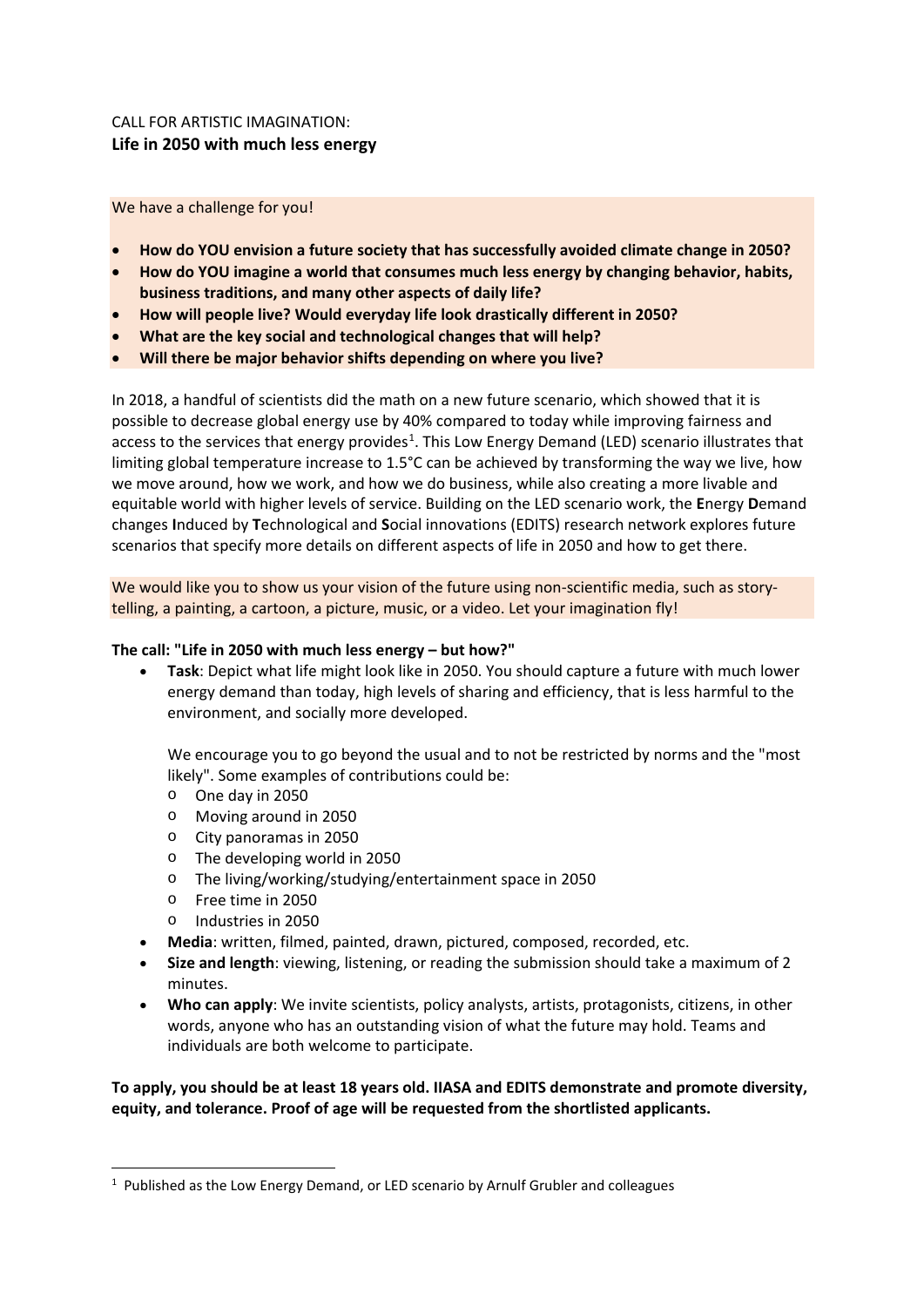## • **Application package**:

The submission consists of two parts, accessible in one submission form:

- o In the **[application form](https://forms.iiasa.ac.at/edits-arts-competition/)**, provide your name, affiliation, contact data, consent and statements.
- o The submission must be in **one single file**. Depending on the size:
	- If the file is smaller than 50 MB, you can upload in the application form.
	- If file larger than 50 MB, upload it to a server at your disposal or to the cloud, and provide the link in the application form from where we can download your product/art.
- **Deadline and important dates**:
	- o Complete applications (application form AND submission) must arrive no later than 24:00 CEST on 30 April 2022. Applications after the deadline are not eligible.
	- o Pre-selection will take place until 15 May 2022, when shortlisted candidates will be informed.
	- o Shortlisted candidates will present their submission on 20 May 2022 at the Virtual EDITS Meeting (see below).
	- o The winners will be informed by 30 June 2022.
- **Evaluation**: The submissions will go through a two-phase evaluation process. After pre-selection of maximum 15 submissions, the short-listed candidates will be invited to present their work in about 4-5 minutes in English at the Virtual EDITS Meeting on 20 May 2022. The online presentation will be expected to include a brief background by the candidates, combined, where relevant, with viewing, watching, or listening to the submission. All members of the [EDITS network](https://iiasa.ac.at/projects/energy-demand-changes-induced-by-technological-and-social-innovations-edits) will have a chance to comment on the submissions, after which a dedicated evaluation committee will select the winners. The evaluation criteria:
	- Creativity and style
	- Potential impact for public engagement
	- Depicting a positive narrative, in line with LED (the Low Energy Demand Scenario)
- **Prize**: 1st: 5000 EUR; 2nd: 3000 EUR; 3rd: 1000 EUR. **Please note that the prize can be paid out against an invoice - please, specify beforehand.**
- **Copyright and ownership**: The ownership of the awarded art works will remain with the creators. The EDITS Consortium retains full rights to use the awarded art works in any of the consortium's or its members' publications and communications, including, but not restricted to scientific papers, blogs, websites, presentations, policy documents, promotion materials, and social networks. Use of the art works is possible both online and offline.
- **Questions or clarifications:** Please contact us through the contact form

You can access the [Terms of Reference](https://iiasa.ac.at/terms-of-use) here.

Final notes: